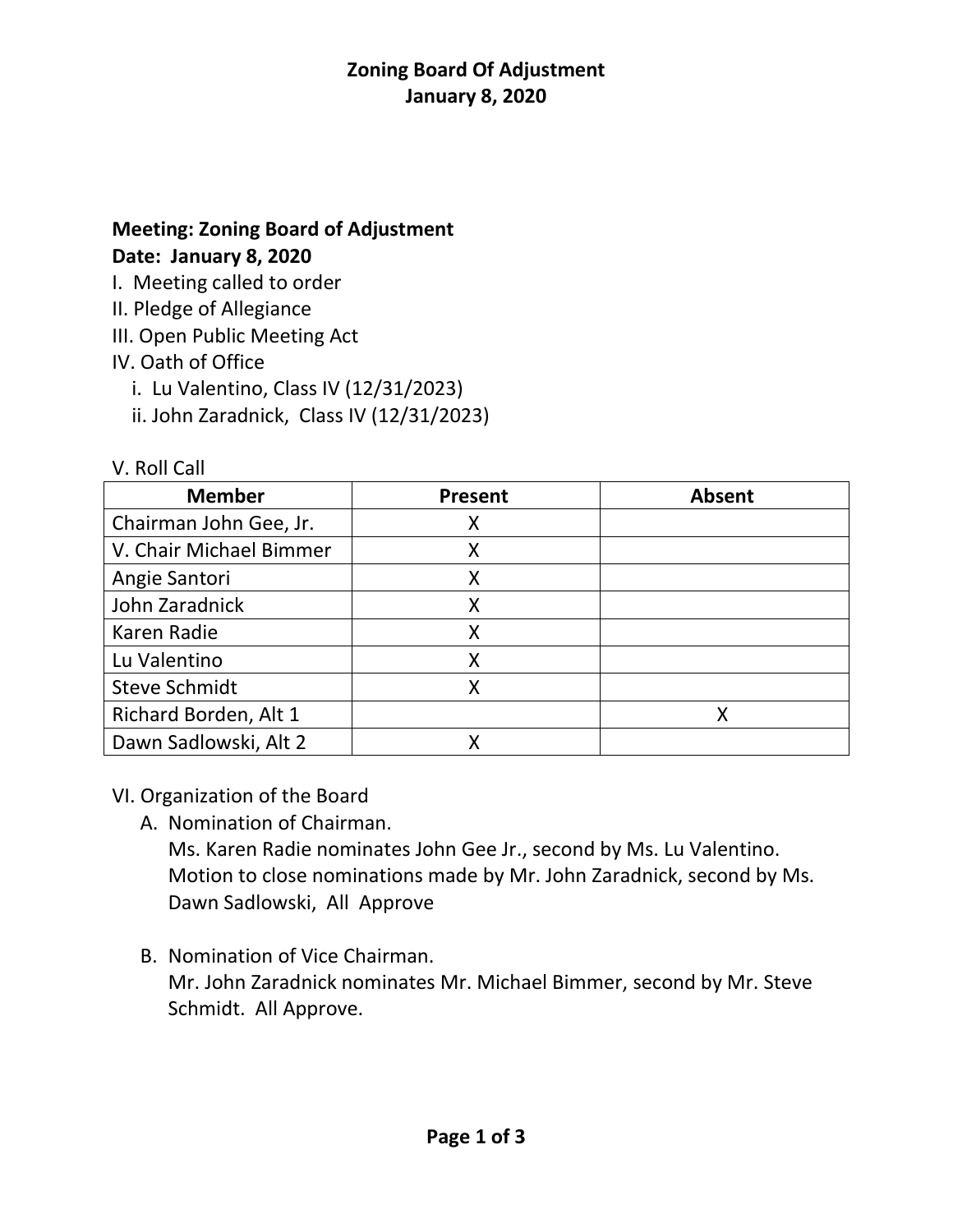## **Zoning Board Of Adjustment January 8, 2020**

- C. Nomination of Attorney. Vice Chairman Michael Bimmer nominates Mr. Robert Kingsbury, second by Ms. Angie Santori. All Approve
- D. Appointment of Engineer. Vice Chairman Mr. Michael Bimmer nominates Mr. John Cantwell of Remington & Vernick, second by Ms. Karen Radie. All Approve
- E. Appointment of Recording Secretary. Chairman Mr. John Gee, Jr. nominates Mrs. Jayne Eastwick, second by Vice Chairman Mr. Michael Bimmer. All Approve
- F. Appointment of Environmental Engineer. Vice Chairman Mr. Michael Bimmer nominates Environmental Resolutions, second by Mr. Steve Schmidt, All Approve.
- G. Consent Approval of Meeting Dates for the year as set by Council. Motion to Accept made by Mr. John Zaradnick, second by Ms. Lu Valentino, All Approve
- H. Consent of Approval of Official Newspaper authorized by Council. Courier Post, The Central Record and Burlington County Times. Motion to Accept made by Ms. Angie Santori, second by Mr. Steve Schmidt, All Approve.

VII. New Business. There is no new business at this time.

VIII. Old Business. There is no old business at this time.

IX. Minutes. Motion to Accept Minutes made by Mr. Steve Schmidt, second by Mr. John Gee Jr., All Approve.

X. Reports.

 Resolution ZBA-19-22 Eastern Lift Truck Motion to Accept made by vice Chairman Mr. Michael Bimmer, second by Mr.